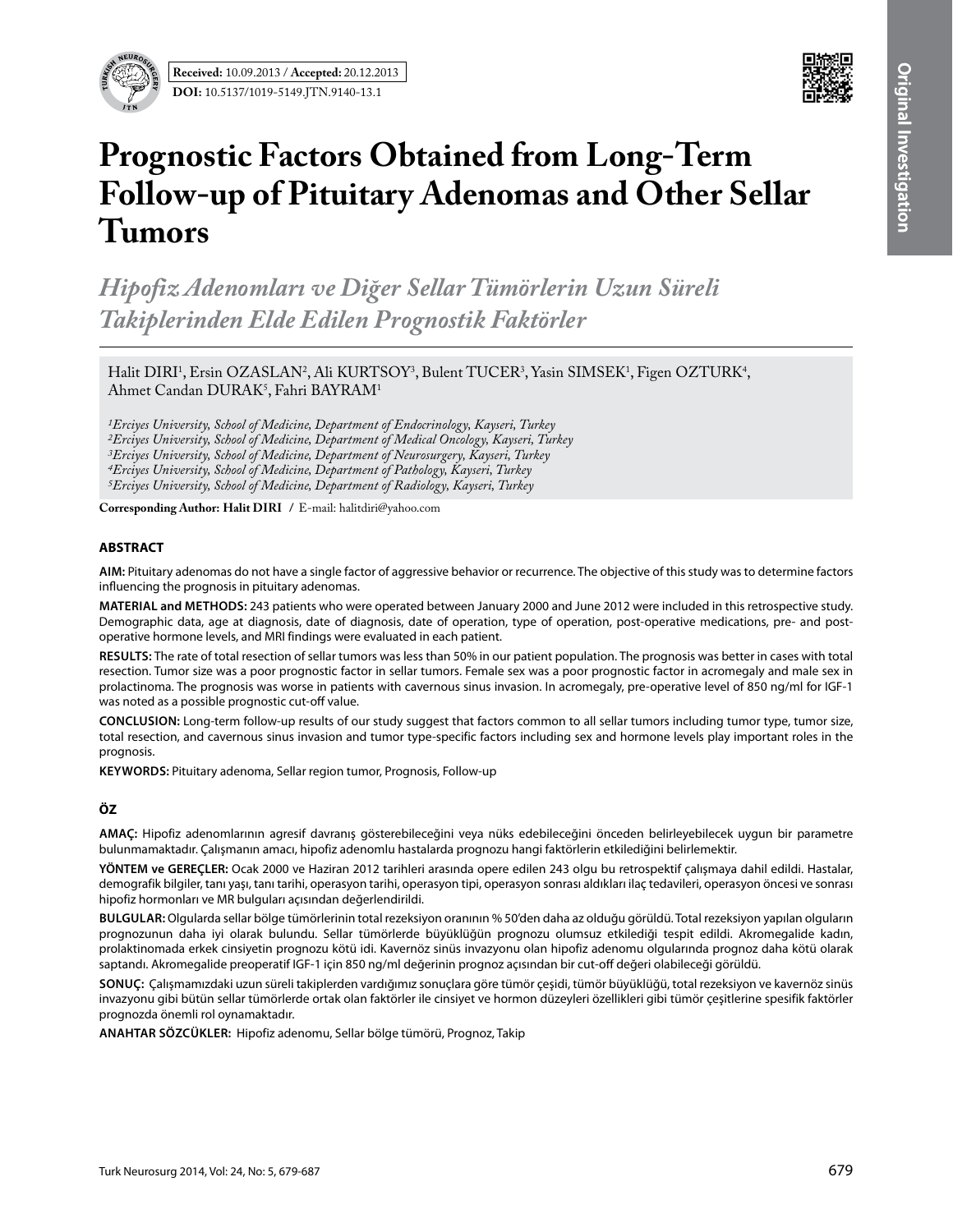## **INTRODUCTION**

Tumors within the bony complex of sella turcica are the third most common primary brain tumors after gliomas and meningiomas. Pituitary adenomas constitute 10-15% of all primary brain tumors and 85% of all sellar tumors. Pituitary adenomas are followed by craniopharyngiomas, meningiomas, Rathke cleft cysts, and other sellar region mass lesions in frequency (18, 19).

Although pituitary adenomas are slowly growing benign tumors, some exceed the sella and invade optic chiasm, cavernous sinus, sphenoid sinus and other neighboring regions (3). Adenomas with invasion may also infiltrate the bone and much rarely the brain. There is no single parameter to predetermine which pituitary adenoma will exhibit aggressive behavior or recurrence. However, studies have demonstrated that the prognosis might depend on patient age and sex, tumor type and size, cavernous sinus invasion and basal hormone levels in pituitary adenomas (17).

The objective of this study was to investigate demographic data, post-operative hormonal remission, recurrence, residual tissue, and re-operation rates in relation to patient age and sex, tumor type and size, optic nerve compression, cavernous sinus invasion, and hormone levels in order to determine prognostic factors in sellar tumors.

### **MATERIALS and METHODS**

#### *Study Design*

Medical records of 243 patients who were operated by the Department of Neurosurgery and followed by the Department of Endocrinology of Erciyes University Medical School (EUMS) between January 2000 and June 2012 were investigated in this retrospective study after the local ethic committee approval. All patients were operated by the same neurosurgeon. Name, surname, age, sex, date of diagnosis, age at diagnosis, date of operation, type of operation, postoperative medications, pre- and post-operative hormone levels and magnetic resonance imaging (MRI) findings of the patients were recorded.

#### *Patients*

Study inclusion criteria were being older than 16 years, having hormone examinations before and after the operation, having MRI reports in the pre- or post-operative period, performance of immunohistochemical staining of hormone secreting or non-functioning pituitary adenomas by the Pathology department of EUMS. Exclusion criteria were being younger than 16 years, absence from post-operative follow-up visits including hormonal and radiological examination.

#### *Hormonal Assessment*

Basal levels of hormones were determined in the pre-operative and post-operative period. Additionally, various dynamic tests were performed when necessary to determine hormonal remission, recurrence or hormonal failure. Basal hormone levels including free T4 (normal: 0.88-1.72 ng/dL),

thyroid stimulating hormone (TSH, normal: 0.57-5.6 mIU/mL), adrenocorticotropic hormone (ACTH, normal: 0-46 pg/mL), cortisol (normal: 9-23 μg/dL), prolactin (normal: 2-18 ng/mL), follicle stimulating hormone (FSH), luteinizing hormone (LH), total testosterone (in males), estradiol (in females), and insulin-like growth factor-1 (IGF-1, reference intervals by age: 219- 644 ng/mL for 18-30 years, 140-405 ng/mL for 31-40 years, 64-336 ng/mL for 41-50 years, 71-284 ng/mL for 51-60 years, 94-269 ng/mL for 61-70 years, 72-167 ng/mL for 71-80 years) were measured in the laboratories of EUMS.

Methods of assays, commercial kits, and intraassay and interassay coefficients of variations were GH: immunoradiometric assay (IRMA), Immunotech sas-France, 1.5% and 14%, IGF-1: IRMA, Immunotech sas-France, 6.3% and 6.8%, and cortisol: radioimmunoassay (RIA), Immunotech s.r.o-Czech Republic, 5.8% and 9.2%. Other hormone levels were measured with either one of the routinely used RIA, IRMA or chemiluminassay methods. Their commercial kits, and intra-interassay coefficients of variations were ACTH: Cisbio Bioassays-France, 6.1-5.3%, prolactin: Siemens Advia centaur XP-USA, 2.6-4.0%, TSH: Siemens Advia centaur XP-USA, 2.48-5.31%, fT4: Siemens Advia centaur XP-USA, 3.33-2.50%, FSH: Siemens Advia centaur XP-USA, 2.9-2.7%, LH: Siemens Advia centaur XP-USA, 2.3-1.5%, estradiol: Siemens Advia centaur XP-USA, 11.1-2.0%, total testosterone: DIAsource immunoassays S.A.-Belgium, 4.6-6.2%.

Post-operative hormonal remission was defined as normal IGF-1 levels by age and sex in acromegaly. Additionally, GH response to 75 gr. oral glucose testing was evaluated in patients with IGF-1 level higher than the upper limit of normal range. Post-operative hormonal remission was defined as regression of serum PRL level to normal values in prolactinoma. Similarly, the definition proposed that cortisol response to stimulation with low dose 2 mg dexamethasone suppression test (DST) should be lower than 1.8 μg/dL in Cushing's disease.

Gonadotropin deficiency in pituitary failure was established by reduced basal testosterone and estradiol levels below the lower limit of normal range despite normal or decreased gonadotropin levels. TSH deficiency was diagnosed by reduced free T4 levels despite normal or decreased TSH levels. Serial cortisol measurements were performed following the intravenous administration of 1 μg tetracosactrin (Synacthen, Novartis Pharma, Lion, France) in low dose ACTH stimulation testing. Adrenal failure was defined as determination of peak cortisol levels below 18 μg as a result of the latter testing. GH deficiency was diagnosed with the insulin tolerance test (ITT). Limit value of peak GH level was determined as <3 μg/L for GH deficiency in ITT. The diagnosis of ADH deficiency was established by evaluating serum and urine osmolalities and the response to desmopressin therapy in patients with polydipsia and polyuria.

## *Assessment of Recurrence*

Recurrence in hormone secreting adenomas was defined as repeated increase in basal hormone levels following attain-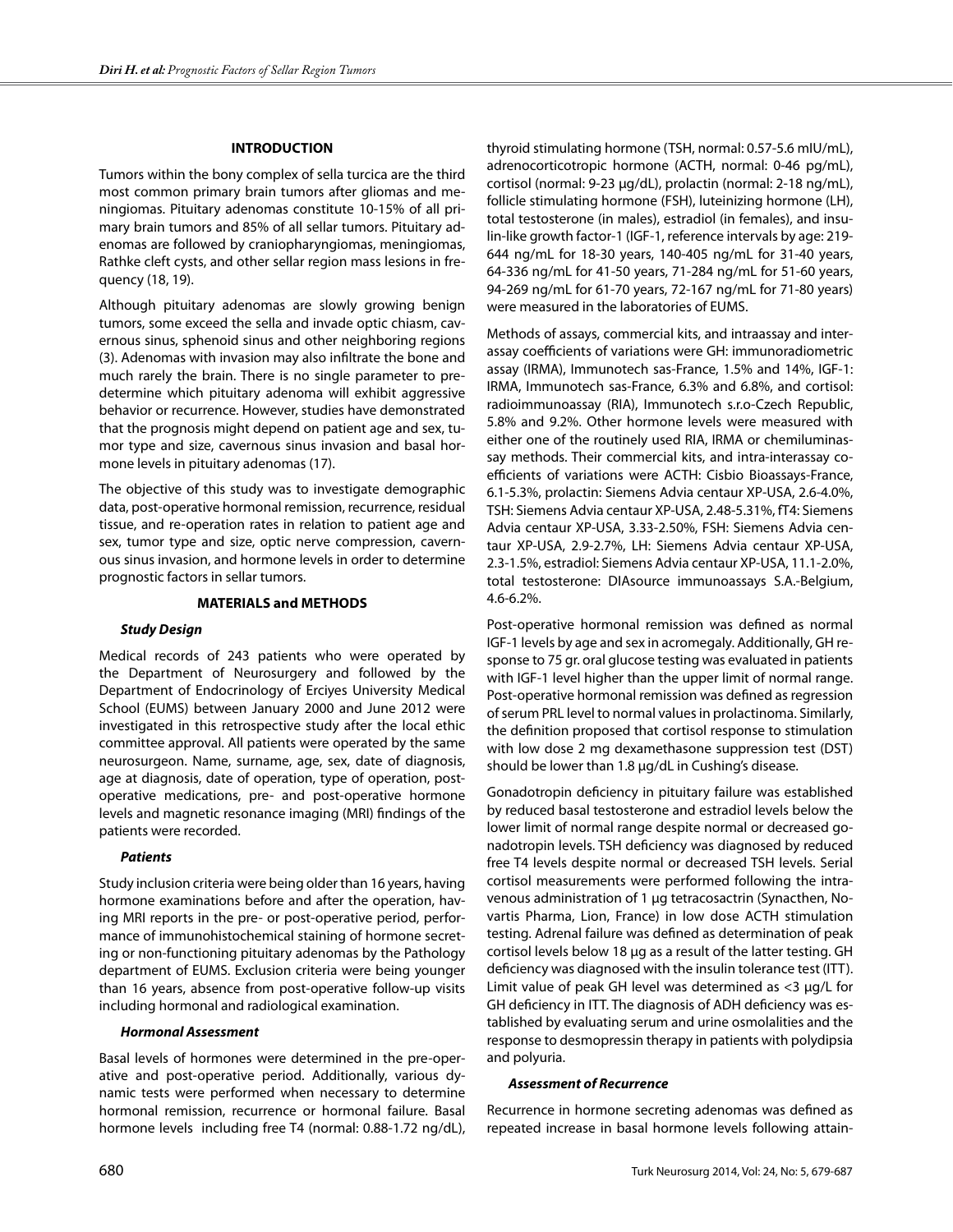ment of post-operative hormonal remission confirmed by the above mentioned testing and clinical signs. On the other hand recurrence in non-secretory tumors was defined as reemergence of the tumor in the post-operative period following total resection or increase in tumor size in tumors with residual tissue.

## *Immunohistochemical Evaluation*

Operation materials of sellar tumors were examined by the Pathology department of EUMS. All tissues were bathed in 10% formaldehyde for 24 hours and subjected to routine tissue tracing procedures. Cross-sections of 0.4 microns were obtained following paraphine embedding. These cross-sections were stained with hematoxylin-eosin and evaluated with Olympus microscope. PRL, TSH, GH, ACTH, FSH, and LH stains were administered in each case.

## *Radiological Evaluation*

Three-dimensional volumetric pituitary MRIs (Philips GyroscanIntera 1.5 Tesla; Best, Netherlands) were obtained in the pre-operative and post-operative follow-up of the patients at the Radiology department of EUMS. Tumor size, cavernous sinus infiltration, optic chiasm compression, and residual tissues were evaluated in pre-operative and post-operative MRI reports of the patients. Tumors < 10 mm were evaluated as microadenoma, tumors  $\geq 10$  mm as macroadenoma, and macroadenomas ≥ 40 mm as giant adenoma.

# *Statistical Evaluation*

Descriptive statistics included mean, standard deviation, frequency and ratio. Homogeneity of the variances was tested in the variables. T-test and ANOVA (Tukey test in subgroup analyses) were used as parametric tests. Chi-square test was used in the analysis of ratios, and Fischer's Test was used when Chisquare did not comply. All statistical analyses were performed with the SPSS 15.0 software. All analyses were performed within 95% confidence interval. A p value of <0.05 was considered statistically significant.

## **RESULTS**

Of the 243 patients included in the study 79 had acromegaly, 75 had nonfunctioning pituitary adenoma, 42 had prolactinoma, 7 had Cushing's disease, 2 had Thyrotropinoma (TSHoma), 15 had craniopharyngioma, 12 had meningioma, and 11 had other sellar tumors. In the latter group of other sellar tumors there were 3 Rathke cleft cysts, 3 metastases (plasmacytoma, endometrial sarcoma and lung carcinoma metastases), 2 astrocytomas, 2 chordomas, and 1 germinoma. The mean age at diagnosis was  $42.5 \pm 13.4$  years in male patients and  $32 \pm 15.8$ years in female patients with prolactinoma, and no significant differences were found between males and females regarding the mean age at diagnosis (Table I).

There were only 34 (14%) microadenomas and the remaining 209 cases (86%) were macroadenomas for a total of 243

|                                  | Number of | <b>Male</b><br><b>Female</b> |     | <b>Mean Age (Years)</b>  |               |              |
|----------------------------------|-----------|------------------------------|-----|--------------------------|---------------|--------------|
|                                  | patients  |                              |     | <b>Male</b>              | <b>Female</b> | <b>Total</b> |
| Acromegaly                       | 79        | 33                           | 46  | 40                       | 44            | 42.3         |
| Nonfunctioning pituitary adenoma | 75        | 47                           | 28  | 53                       | 51.5          | 52           |
| Prolactinoma                     | 42        | 20                           | 22  | 42.5                     | 32            | 38           |
| Cushing's disease                | 7         | 1                            | 6   | 40                       | 40            | 40           |
| <b>TSHoma</b>                    | 2         | ۰                            | 2   | $\overline{\phantom{a}}$ | 44.5          | 44.5         |
| Craniopharyngioma                | 15        | 10                           | 5   | 28                       | 54            | 33           |
| Meningioma                       | 12        |                              | 11  | 62                       | 43            | 44.5         |
| Other sellar tumors              | 11        | 5                            | 6   | 55                       | 36            | 45           |
| <b>TOTAL</b>                     | 243       | 117                          | 126 | 45.8                     | 43.9          | 44.8         |

**Table I:** Numbers and Mean Ages of Patients with Pituitary Adenomas and Other Sellar Tumors

**Table II:** Classification of Pituitary Adenomas According to Tumor Sizes

|                                  | <b>Number of patients</b> | Microadenoma | Macroadenoma | Giant adenoma |
|----------------------------------|---------------------------|--------------|--------------|---------------|
| Acromegaly                       | 79                        | 20           | 59           |               |
| Prolactinoma                     | 42                        |              | 39           | 11            |
| Nonfunctioning pituitary adenoma | 75                        |              | 74           | 27            |
| Cushing's disease                |                           |              |              |               |
| <b>TSHoma</b>                    |                           |              |              |               |
| Craniopharyngioma                | 15                        |              | 12           |               |
| Meningioma                       | 12                        |              | 12           |               |
| Other sellar tumors              | 11                        |              |              |               |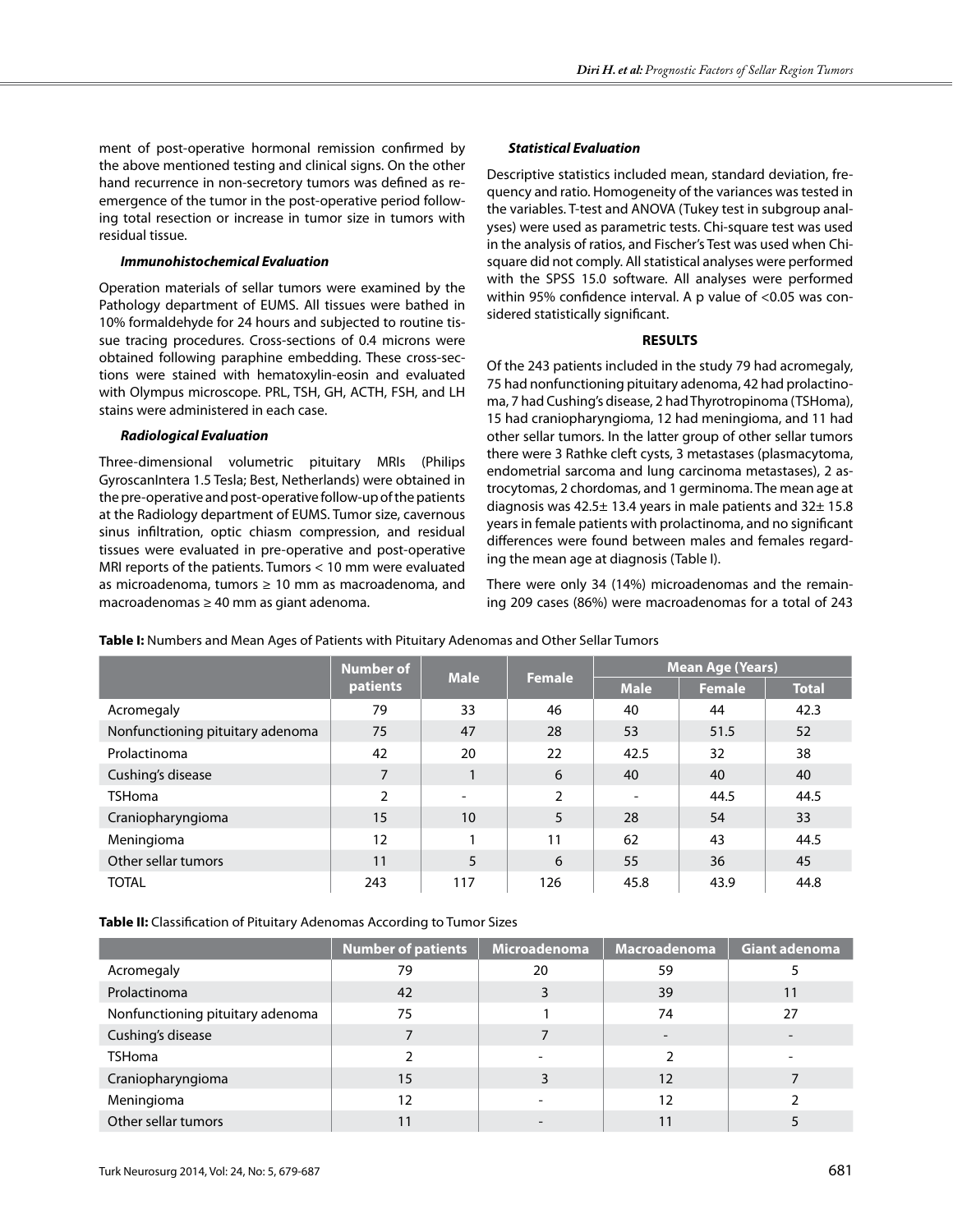cases in our study. Giant adenomas constituted 27 (36%) of nonfunctioning pituitary adenomas, 7 (46%) of craniopharyngiomas, and 5 (45%) of other sellar tumors. Within the group of secretory pituitary adenomas, prolactinomas were the most common group of giant adenomas. Eleven (26%) of the prolactinomas were giant adenomas (Table II). The rate of hormonal remission was 73.5% in microadenomas and 43.5% in macroadenomas when the relationship between sellar tumor size and prognosis was assessed ( $p= 0.001$ ). Additionally, the rate of total resection was 85.3% in microadenomas and 27.3% in macroadenomas ( $p= 0.0001$ ), with the re-operation rates lower in cases with microadenomas. On the other hand, post-operative residual tissue was determined in 60 (80%) nonfunctioning pituitary adenomas, 31 (74%) prolactinomas, and 39 (49.4%) acromegaly cases (Table III).

Accordingly, the total resection rate was 35.6% and 36.3% in cases with pituitary adenomas and other sellar tumors, respectively. Total resection was performed in 29 out of 34 (85.3%) cases with a tumor diameter smaller than 1 cm, 31 out of 70 (44.3%) cases with a tumor diameter of 1-2 cm, in 19 out of 62 (30.6%) cases with tumor diameter of 2-3 cm, in 4 out of 57 (7.0%) cases with tumor diameter of 3-4 cm, and in 3 out of 20 (15%) cases with tumor diameter greater than 4 cm (Figure 1). Total resection rate was 9.1% in the 77 cases with tumor diameter greater than 3 cm and 47.6% in the 166 cases with tumor diameter smaller than 3 cm when the relationship between tumor diameter and total resection rates was evaluated in the entire study population (p=0.001).

Pre-operative cavernous sinus invasion was most common in cases with prolactinoma and TSHoma, and optic chiasm compression was most common in cases with nonfunctioning pituitary adenoma. The highest rates of post-operative improvement in cavernous sinus invasion and optic chiasm compression were observed in cases with acromegaly

|                                  | <b>Type of surgery</b>   |                              |                           |
|----------------------------------|--------------------------|------------------------------|---------------------------|
|                                  | Transsphenoidal (number) | <b>Transcranial (number)</b> | <b>Residual tumor (%)</b> |
| Acromegaly                       | 76                       | 3                            | 49.4                      |
| Nonfunctioning pituitary adenoma | 64                       | 11                           | 80                        |
| Prolactinoma                     | 35                       | 7                            | 74                        |
| Cushing's disease                | 7                        |                              | 14.2                      |
| <b>TSHoma</b>                    | 2                        |                              | 50                        |
| Craniopharyngioma                | 6                        | 9                            | 54                        |
| Meningioma                       |                          | 12                           | 59                        |



**Figure 1:** Percentiles of total resection in sellar tumors. Rates of total resection are significantly higher in tumors with smaller diameters.

#### **Table III:** Type of Surgery and Rates of Residues in Sellar Tumors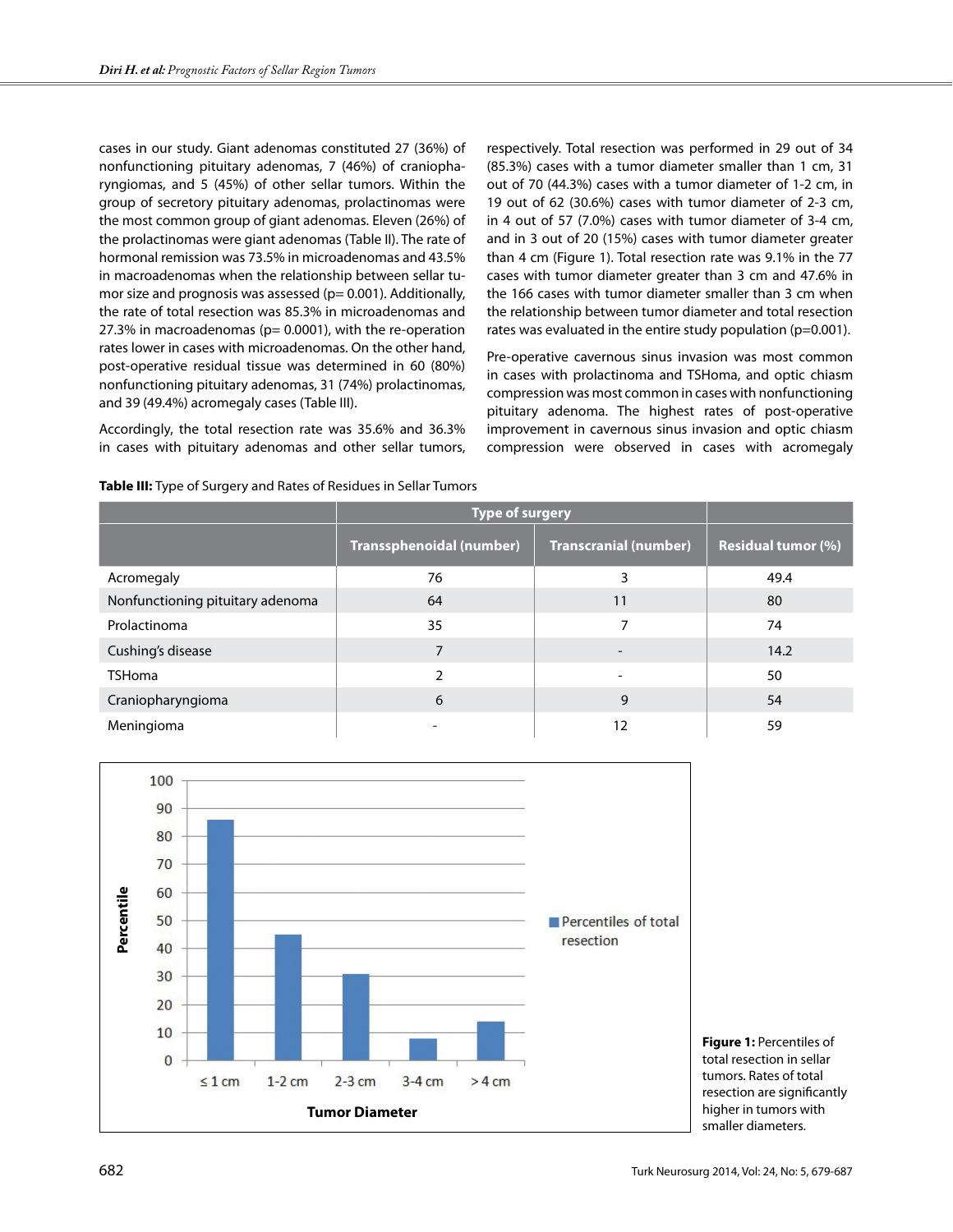(Figure 2). Pre-operative optic chiasm compression was the most predominant in non-secretory sellar tumors among all sellar tumors. The phenomenon was determined in 89% of nonfunctioning pituitary adenomas, 91% of meningiomas, and 60% of craniopharyngiomas. Among all secretory pituitary tumors, patients with prolactinoma presented with the highest rates of optic chiasm compression (65%). Surgical success in removing optic chiasm compression was statistically higher than the surgical success in removing cavernous sinus invasion in all sellar tumors (Table IV).

Post-operative hormonal remission rates were 62% in patients with acromegaly and 71.4% in patients with Cushing's disease. However, post-operative hormonal remission could be attained in only 40.4% of patients with prolactinoma. Hormonal remission could be attained despite post-operative residual tissue in 9 acromegaly cases, and one of each of prolactinoma, Cushing's disease, and TSHoma cases.

In the evaluation of rates of post-remission recurrence, the recurrence rates were 41.1% in prolactinoma cases with a mean follow-up of 36.5 months (3-138 months), and 11.4% in acromegaly cases with a mean follow-up of 48 months (1-138 months). Additionally, enhancement in tumor size or novel adenoma formation in residual tumor was observed in 18.6% of nonfunctioning pituitary adenoma cases with a mean follow-up of 30 months (3-115 months). Recurrence was statistically significantly most common in prolactinomas among all pituitary adenomas.

|                        | Preop.<br><b>cavernous</b><br>sinus<br>invasion | Postop.<br><b>cavernous</b><br><b>sinus</b><br><b>invasion</b> | <b>Rates of</b><br>surgical<br><b>SUCCESS</b> | Preop.<br>comp.<br>of optic<br>chiasm | Postop.<br>comp.<br>of optic<br>chiasm | <b>Rates of</b><br>surgical<br><b>success</b> |
|------------------------|-------------------------------------------------|----------------------------------------------------------------|-----------------------------------------------|---------------------------------------|----------------------------------------|-----------------------------------------------|
| Acromegaly             | 29                                              | 12                                                             | %59                                           | 23                                    | 3                                      | %87                                           |
| Nonfunctioning adenoma | 57                                              | 33                                                             | %42                                           | 67                                    | 12                                     | %82                                           |
| Prolactinoma           | 34                                              | 21                                                             | %38                                           | 27                                    | 4                                      | %85                                           |
| Cushing's disease      | -                                               | $\overline{\phantom{a}}$                                       |                                               | $\qquad \qquad$                       | -                                      |                                               |
| <b>TSHoma</b>          | $\mathfrak{p}$                                  |                                                                | %50                                           | ۰                                     | ۰                                      |                                               |
| Craniopharyngioma      | 10                                              | 3                                                              | %70                                           | 9                                     | $\mathfrak{D}$                         | %78                                           |
| Meningioma             | 9                                               | 4                                                              | %55                                           | 11                                    | 3                                      | %73                                           |
| Other sellar tumors    | 9                                               | 6                                                              | %33                                           | 9                                     |                                        | %88                                           |



**Figure 2:** Percentiles of preoperative cavernous sinus invasion in sellar tumors. Acromegaly: 37%, nonfunctioning pituitary adenoma 75%, prolactinoma 81%, Cushing's disease 0%, TSHoma 50%, craniopharyngioma 66%, meningioma 75%, and other tumors: 82%.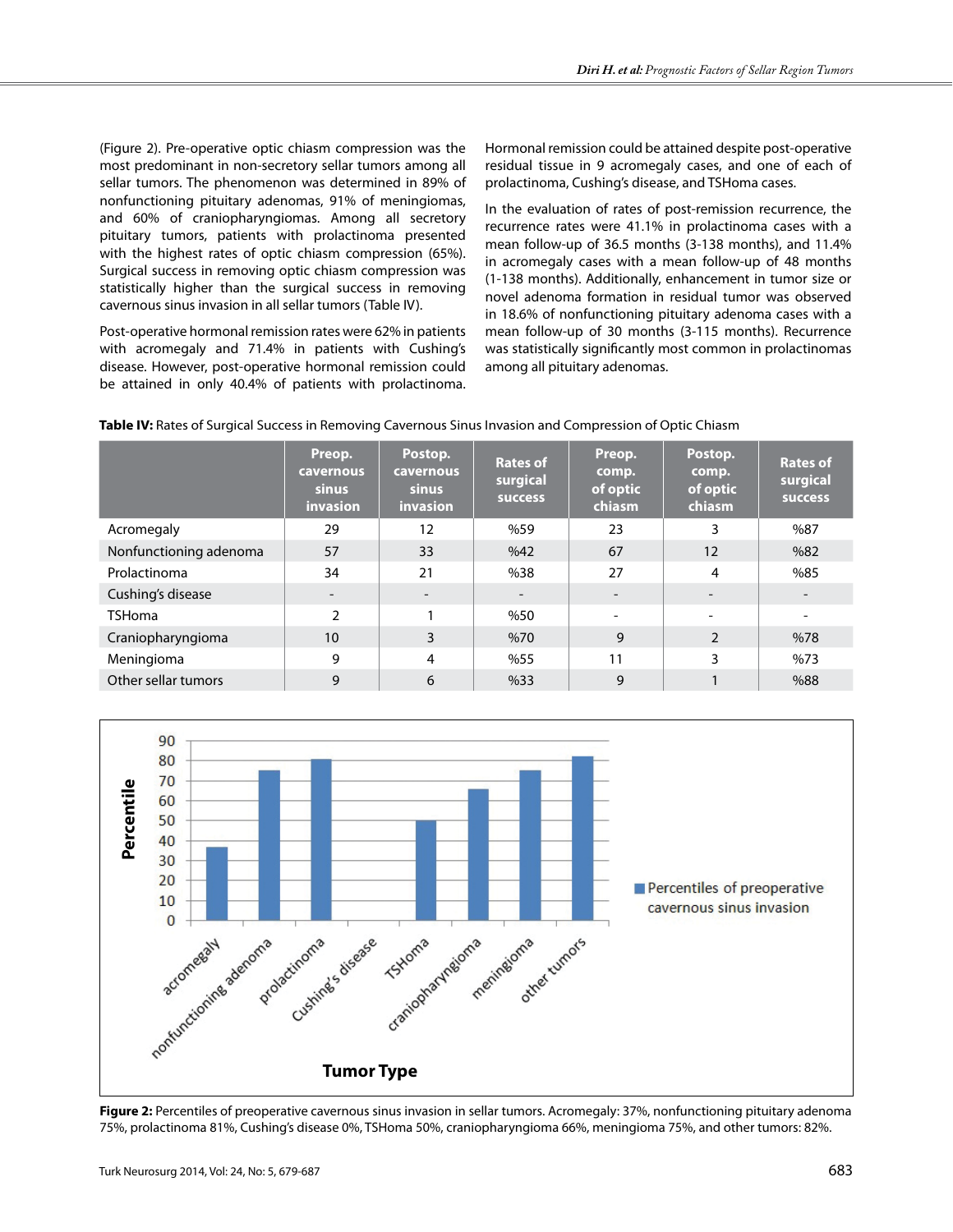The most commonly deficient hormones were gonadotropins (36%) and TSH (33%) when all sellar tumors were evaluated together. Individual assessment of each disorder demonstrated that TSH deficiency was more common in acromegaly and meningioma, and FSH-LH deficiencies were more common in the remaining tumors (Table V). Post-operative hormonal deficiency was statistically significantly more common in nonsecretory sellar tumors compared to secretory adenomas (p= 0.001). Post-operative pituitary deficiency was most common in nonfunctioning pituitary adenomas (71%), followed by craniopharyngiomas (67%) and finally prolactinomas (60%).

When the acromegaly group was evaluated and the age at diagnosis and prognosis compared, the hormonal remission rate was lower in the 30-50 years age group, which was the most common age stratum ( $p= 0.06$ ). Rates of post-operative residual tissue, recurrence, and re-operation were similarly higher in this age group in acromegaly cases, but not to a statistically significant degree. Recurrence rates were higher in females compared to males in the comparison of gender and hormonal remission with recurrence rates in acromegaly (p= 0.007). However, no correlation was determined between hormonal remission and gender ( $p= 0.40$ ). In the evaluation of the relationship between tumor size and prognosis, the amount of residual tissue was greater in macroadenomas compared to microadenomas (p= 0.002). However, no significant relationship was determined between tumor size and recurrence as well as re-operation rates in the acromegaly group. Hormonal remission was less common in giant adenomas compared to other adenomas ( $p= 0.004$ ). In the assessment of the prognostic importance of cavernous sinus invasion, no significant relationship was determined between cavernous sinus invasion and hormonal remission and recurrence. However, rates of residual tissue and reoperation were higher in acromegaly cases with cavernous sinus invasion compared to those without invasion ( $p= 0.01$ ).

The prognostic importance of the IGF-1 level was also examined and hormonal remission was observed in 15 of 35 acromegaly cases (42.9%) with IGF-1 levels >850 ng/mL, and 34 of 44 acromegaly cases (77.3%) with IGF-1 levels  $\leq$  850 ng/mL. Hormonal remission was compared in these two subgroups of acromegaly cases and the results were statistically significant (p= 0.002). Additionally, recurrence rates were higher in patients with an IGF-1 level > 850 ng/ml, although not to a statistically significant degree ( $p= 0.151$ ). However, cavernous sinus invasion, residual tissue and reoperation rates were significantly higher in patients with IGF-1 levels > 850 ng/mL.

Age and prognosis were not significantly associated in the prolactinoma cases. However, in the assessment of prognostic importance of gender, hormonal remission was more common in the female prolactinoma patients ( $p=$ 0.048). In terms of tumor size, hormonal remission was more common in cases with microadenomas compared to those with macroadenomas ( $p= 0.029$ ). Additionally, the amount of residual tissue was greater in macroadenomas ( $p= 0.03$ ). In the evaluation of the relationship between cavernous sinus invasion and prognosis, hormonal remission was less common in prolactinoma cases with compared to those without cavernous sinus invasion ( $p= 0.003$ ). The rate of residual tissue was also higher in prolactinoma cases with cavernous sinus invasion ( $p= 0.009$ ).

The relationship between prognosis and tumor size was investigated in nonfunctioning pituitary adenoma cases and it was noted that rates of post-operative residual tissue and re-operation were higher in cases with giant nonfunctioning adenomas (p= 0.009). However, no significant increase of recurrence was determined in patients with giant nonfunctioning adenomas. Relatedly, when all patients with nonfunctioning pituitary adenoma were considered together, no relationship was found between tumor size and recurrence rates. Residual tissue and re-operation rates were higher in cases with cavernous sinus invasion in nonfunctioning adenomas. Recurrence rates were also higher in nonfunctioning adenomas with post-operative residual tissue in our study ( $p= 0.038$ ). Cavernous sinus invasion was determined in 76% of nonfunctioning adenomas and recurrence was observed in 21% of those with cavernous sinus invasion and 11% of those without ( $p= 0.345$ , not significant).

|                        | Number of<br><b>patients</b> | Postop.<br><b>FSH-LH deficiency</b> | Postop. TSH<br>deficiency | <b>Postop. ACTH</b><br>deficiency | Postop. GH<br>deficiency | Postop. ADH<br>deficiency |
|------------------------|------------------------------|-------------------------------------|---------------------------|-----------------------------------|--------------------------|---------------------------|
| Acromegaly             | 79                           | 10                                  | 15                        | 8                                 |                          |                           |
| Nonfunctioning adenoma | 75                           | 40                                  | 34                        | 24                                | 14                       |                           |
| Prolactinoma           | 42                           | 22                                  | 15                        |                                   |                          |                           |
| Cushing's disease      | 7                            |                                     |                           |                                   |                          |                           |
| <b>TSHoma</b>          |                              |                                     | $\overline{\phantom{a}}$  |                                   |                          |                           |
| Craniopharyngioma      | 15                           | 9                                   |                           | 6                                 |                          | 3                         |
| Meningioma             | 12                           |                                     |                           |                                   |                          |                           |
| Other sellar tumors    | 11                           | 4                                   |                           | 3                                 |                          |                           |
| <b>TOTAL</b>           | 243                          | 87                                  | 79                        | 49                                | 26                       | 14                        |

**Table V:** Postoperative Hormone Deficiencies in Pituitary Adenomas and other Seller Tumors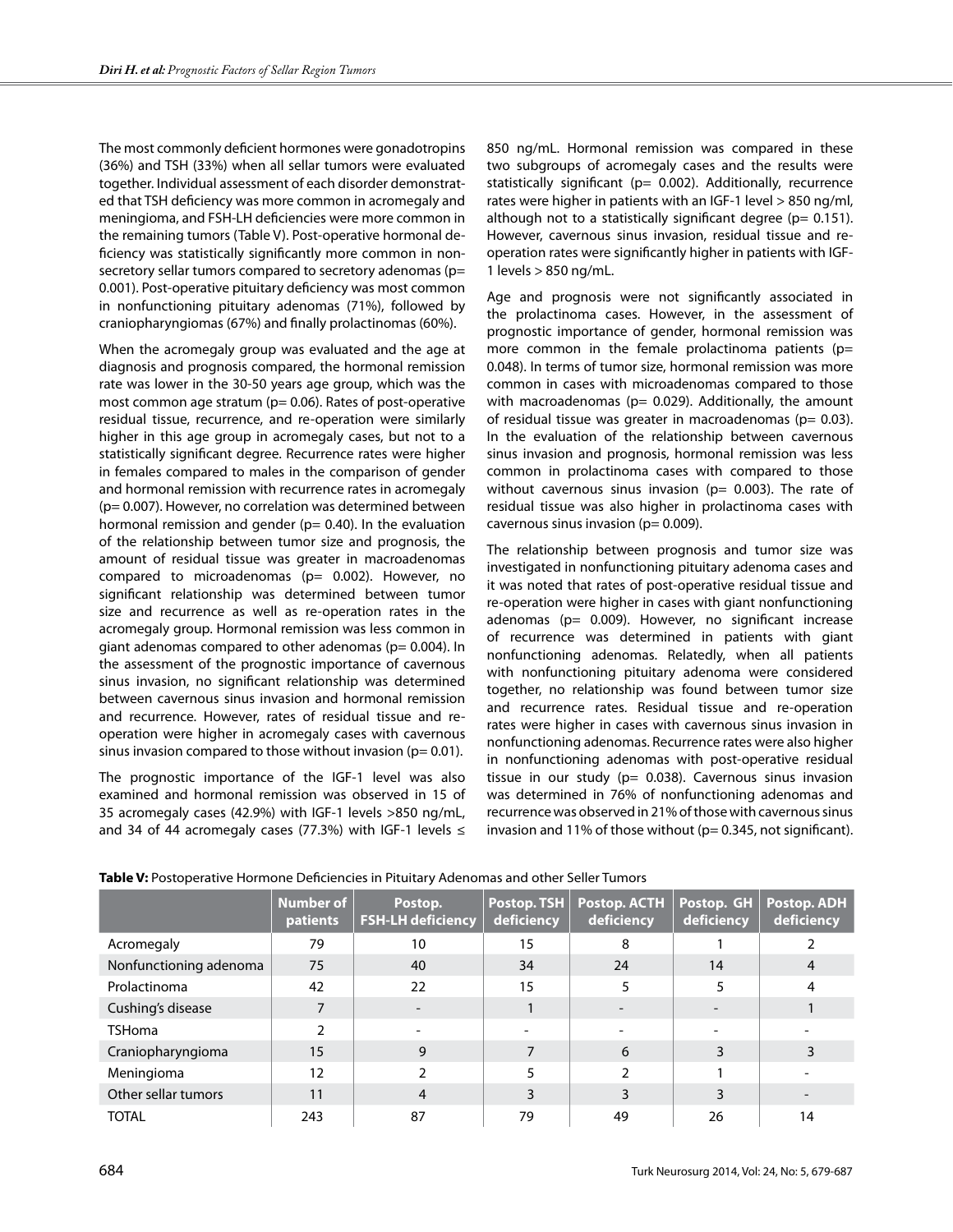### **DISCUSSION**

Pituitary adenomas are distinguished from other intracranial tumors by clinical, pathological, and biological features. Most of these features are related to their ability to synthesize and secrete hormones. These tumors therefore result in certain endocrinological disorders. About 70% of pituitary tumors are hormonally active. Pituitary adenomas have differing enlargement, secretory, and invasion properties that cannot be pre-determined. Certain tumors remain as microadenomas with little enhancement over time, whereas others may be rapidly progressive with invasion of neighboring bony, vascular and neural structures.

Several parameters have been reported in the literature to aid in determining the prognosis in pituitary adenomas. Hormonal remission and recurrence following pituitary adenoma surgery has been demonstrated to be specified by age, gender, tumor size, cavernous sinus invasion, basal hormone level and immunohistochemical staining features in functional adenomas in a metaanalysis of 143 studies performed in 2012 (17).

Ten-year follow-up results of the German Pituitary Tumor Registry Center included pituitary adenomas in 84.6% of 4122 operated sellar tumors followed in frequency by craniopharyngioma, meningioma, Rathke cleft cyst and other sellar tumors (18). In our study, there were 205 (84.4%) pituitary adenomas and 38 (15.6%) other sellar tumors for a total of 243 cases.

Raverot et al. have reported rates of hormonal remission as 82% in females and 28% in males in patients with prolactinoma (16). Only a few studies were found in the metaanalysis of Roelfsema et al. on the effect of age at diagnosis and gender on prognosis in pituitary adenomas (17). Similarly, no significant relationship was determined between age at diagnosis and prognosis of sellar tumors in our study. However, a substantive relationship was determined between gender and prognosis in cases of acromegaly and prolactinoma. Recurrence rates were higher in female cases of acromegaly, whereas postoperative hormonal remission was more common in female prolactinoma cases. The higher rates of remission in female patients with prolactinoma might be associated with smaller mean tumor sizes in females compared to males, and less surrounding tissue invasion, resulting in greater chances of curative surgery.

Nomikos et al. have examined 668 cases of acromegaly and determined post-operative hormonal remission in 75% of 142 patients with microadenomas, 48% of 390 patients with macroadenomas, and 8% of giant adenomas (15). Beauregard et al. have reported remission rates as 82% in microadenomas, and 60% in macroadenomas in their study of 103 acromegaly cases (4). Fifteen literature series on acromegaly have demonstrated that remission rates were 61-91% in microadenomas and 23-71% in macroadenomas (15). Raverot et al. have examined 94 cases with prolactinoma and reported post-operative remission in 40 of 43 patients with microadenoma (92%), 19 of 41 patients with macroadenoma (47%), and 1 of 10 patients with giant adenoma (10%) (16). Rates of remission have been reported to be higher in microprolactinoma and female prolactinoma cases in the study of Arasho et al. (2). In our study, postoperative hormonal remission was more common in microprolactinoma cases. Similarly, post-operative hormonal remission was less common in cases with giant adenomas of acromegaly patients. However, no significant relationship was determined between tumor size and recurrence rates in cases with acromegaly and prolactinoma. The higher rates of postoperative hormonal remission in pituitary tumor cases with microadenoma compared to macroadenoma was explained with greater total resection rates in microadenomas.

Ferreira et al. have examined 117 non-functioning pituitary adenomas and determined a relationship between tumor size and recurrence, re-operation and hormonal deficiency (7). A metaanalysis has reported no association between tumor size and recurrence in nonfunctioning adenomas (17). Additionally, Brochier et al. have reported an association between post-operative residual tissue and recurrence (5). Recurrence rates were higher in nonfunctioning adenomas with post-operative residual tissue in our study too.

In the study by Raverot et al. on 94 prolactinoma cases aimed at demonstrating the relationship between tumor invasion and remission, post-operative remission was determined in only 2 out of 33 cases (6%) with cavernous sinus invasion. Post-operative remission was observed in 58 of 61 (95%) patients without cavernous sinus invasion (16). Yet another study demonstrated remission in 21.6% and 72.2% of patients with and without cavernous sinus invasion, respectively (15). In our study, hormonal remission was higher in prolactinomas and acromegaly cases without cavernous sinus invasion, but this was not significant in the acromegaly group.

Brochier et al. have examined nonfunctioning pituitary adenomas in 142 patients and found cavernous sinus invasion in 54%. They determined recurrence in 51% and 27% of those with and without cavernous sinus invasion, respectively (5). A strong correlation has been determined between cavernous sinus invasion and recurrence in nonfunctioning pituitary adenomas in other studies and our study (1, 6, 8-10, 12-14).

Currently, total surgical resection is known to be very difficult in cases with cavernous sinus invasion. In cases of hormonally active pituitary adenomas, residual tumor tissue from subtotal resection will continue to secrete hormones. Such tumors might exhibit aggressive behavior, recur, enlarge and even require repetitive operations despite surgical treatment. Cavernous sinus invasion should be therefore determined and classification should be performed pre-operatively in pituitary adenomas to aid substantially in planning the surgery and post-surgical treatment approaches.

Basal hormone levels might yield important information regarding the prognosis in acromegaly. Jane et al. have examined 60 acromegaly cases and determined remission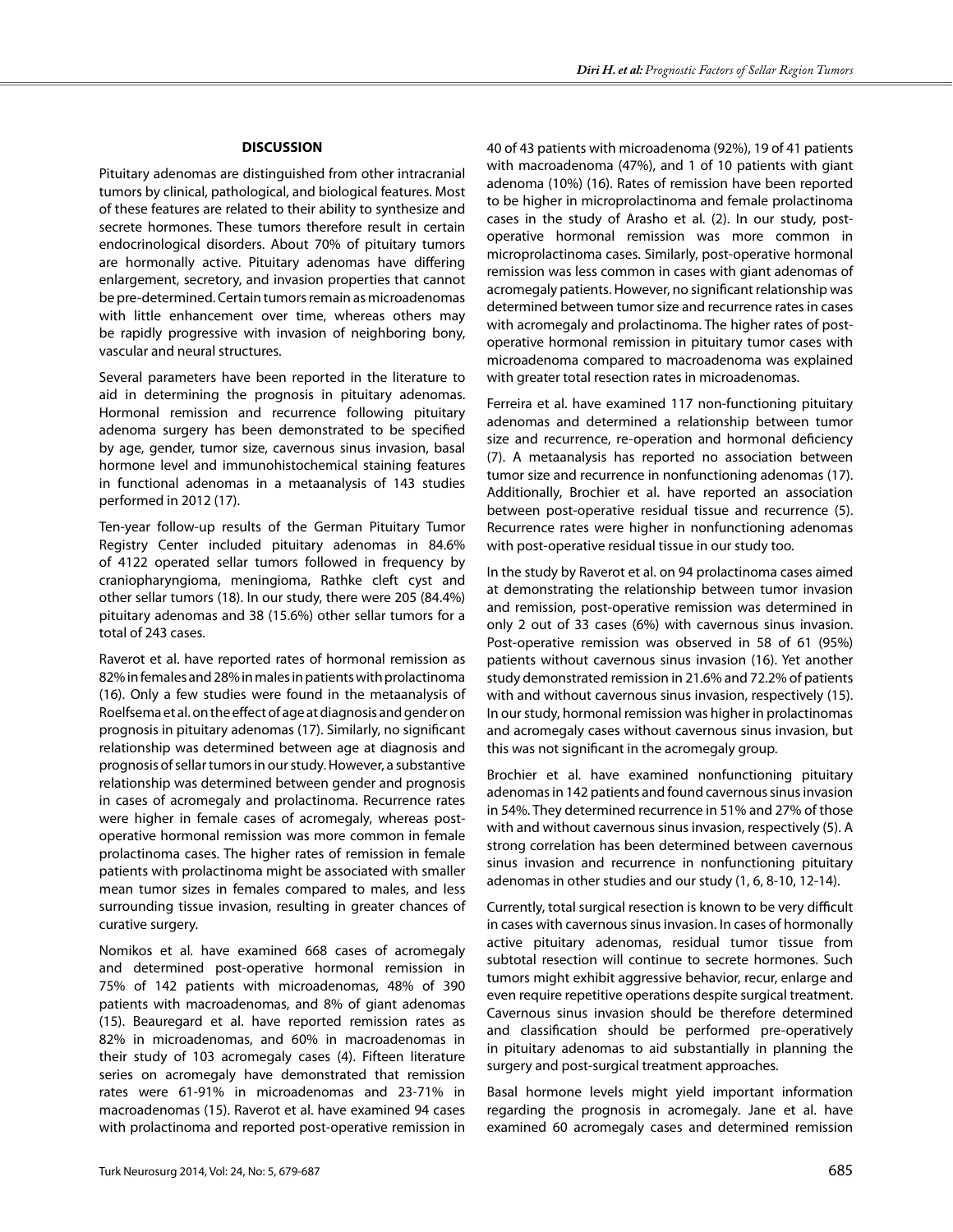rates as 100% in 21 patients with pre-operative IGF-1 levels < 625 ng/mL, 76.5% in 17 patients with IGF-1 levels of 625- 825 ng/mL, and 31.6% in 19 patients with IGF-1 levels > 825 ng/mL (11). The mean IGF-1 level was 631 ng/mL in remitting patients and 952.6 ng/mL in non-remitting patients in the same study. In our study, the mean IGF-1 level was 808  $\pm$ 42 ng/mL in remitting acromegaly cases but  $928 \pm 48$  ng/mL in non-remitting cases. Additionally, post-operative hormonal remission was observed in 77.3% of 44 acromegaly patients with a pre-operative IGF-1 level  $\leq$  850 ng/mL and 42.9% of 35 acromegaly patients with an IGF-1 level > 850 ng/mL, and this difference was statistically significant. Accordingly, the cut-off IGF-1 value might be set as 850 ng/mL rather than 825 ng/mL to pre-determine post-operative hormonal remission in patients diagnosed with acromegaly. Post-operative recurrence should be watched more closely in patients with acromegaly and an IGF-1 level above 850 ng/mL. Our results have increased the basal cut-off value of IGF-1, which has important prognostic value in acromegaly. However, there seems to be no substantial difference between the two recommended cut-off values, i.e. 825 ng/mL and 850 ng/ mL, because of the low number of our patients (6 patients) with an IGF-1 value between 800 and 851 ng/mL. Therefore, further studies should be performed on this issue.

# **CONCLUSIONS**

The total resection rate of pituitary adenoma and other sellar tumors was less than 50% in our study. Higher total resection rates ensure a better prognosis in pituitary adenomas. Therefore, surgical success increases and the complication plus re-operation rates decrease in the presence of an experienced surgeon and surgical team. Chances of curative surgery and hence hormonal remission were low in adenomas with optic chiasm compression and cavernous sinus invasion. Cavernous sinus invasion complicates and even precludes chances of total resection. Therefore, cavernous sinus invasion might be accepted as the main prognostic factor in pituitary adenomas. Cavernous sinus invasion should be determined and classification should be performed preoperatively in pituitary adenomas in order to determine the surgical procedure and post-surgical therapies. In addition, post-operative hormonal remission might be pre-determined from basal hormone levels in acromegaly. We suggest an IGF-1 value of 850 ng/ml as a cut-off value determining hormonal remission in acromegaly.

In short, there is no single prognostic factor in sellar region tumors. The effect of the surgeon's experience on treatment is certainly undisputed. However, the long-term follow-up results of our study demonstrated that factors common to all sellar region tumors including tumor type, tumor size, total resection, and cavernous sinus invasion in addition to tumor type-specific factors including gender and hormone levels play important roles in the prognosis.

# **REFERENCES**

- 1. Alahmadi H, Dehdashti AR, Gentili F: Endoscopic endonasal surgery in recurrent and residual pituitary adenomas after microscopic resection. World Neurosurg 77(3-4):540-547, 2012
- 2. Arasho BD, Schaller B, Sandu N, Zenebe G: Gender-related differences in pituitary adenomas. Exp Clin Endocrinol Diabetes 117(10):567-572, 2009
- 3. Asa SL: Practical pituitary pathology: What does the pathologist need to know? Arch Pathol Lab Med 132:1231-1240, 2008
- 4. Beauregard C, Truong U, Hardy J, Serri O: Long-term outcome and mortality after transsphenoidal adenomectomy for acromegaly. Clin Endocrinol (Oxf) 58(1):86-91, 2003
- 5. Brochier S, Galland F, Kujas M Parker F, Gaillard S, Raftopoulos C, Young J, Alexopoulou O, Maiter D, Chanson P: Factors predicting relapse of nonfunctioning pituitary macroadenomas after neurosurgery: A study of 142 patients. European Journal of Endocrinology 163:193-200, 2010
- 6. Chang EF, Zada G, Sughrue ME, Wilson CB, Blevins LS, Kunwar S: Long term outcome following repeat transsphenoidal surgery for recurrent endocrine-inactive pituitary adenomas. Pituitary 13(3):223-229, 2010
- 7. Ferreira JE, de Mello PA, de Magalhães AV: Non-functioning pituitary adenomas: Clinical features and immunohistochemistry. Arq Neuropsiquiatr 63(4):1070-1078, 2005
- 8. Greenman Y, Ouaknine G, Veshchev I, Reider-Groswasser II, Segev Y, Stern N: Postoperative surveillance of clinically nonfunctioning pituitary macroadenomas: Markers of tumour quiescence and regrowth. Clin Endocrinol (Oxf) 58(6):763- 769, 2003
- 9. Greenman Y, Stern N: Non-functioning pituitary adenomas. Best Pract Res Clin Endocrinol Metab 23(5):625-638, 2009
- 10. Honegger J, Ernemann U, Psaras T, Will B: Objective criteria for successful transsphenoidal removal of suprasellar nonfunctioning pituitary adenomas. A prospective study. Acta Neurochir (Wien) 149(1):21-29, 2007
- 11. Jane JA Jr, Starke RM, Elzoghby MA, Reames DL, Payne SC, Thorner MO, Marshall JC, Laws ER Jr, Vance ML: Endoscopic transsphenoidal surgery for acromegaly: Remission using modern criteria, complications, and predictors of outcome. J Clin Endocrinol Metab 96(9):2732-2740, 2011
- 12. Losa M, Mortini P, Barzaghi R, Ribotto P, Terreni MR, Marzoli SB, Pieralli S, Giovanelli M: Early results of surgery in patients with nonfunctioning pituitary adenoma and analysis of the risk of tumor recurrence. J Neurosurg 108(3):525-532, 2008
- 13. Messerer M, De Battista JC, Raverot G, Kassis S, Dubourg J, Lapras V, Trouillas J, Perrin G, Jouanneau E: Evidence of improved surgical outcome following endoscopy for nonfunctioning pituitary adenoma removal. Neurosurg Focus 30(4):E11, 2011
- 14. Nishioka H, Inoshita N, Sano T, Fukuhara N, Yamada S: Correlation between histological subtypes and MRI findings in clinically nonfunctioning pituitary adenomas. Endocr Pathol 23(3):151-156, 2012